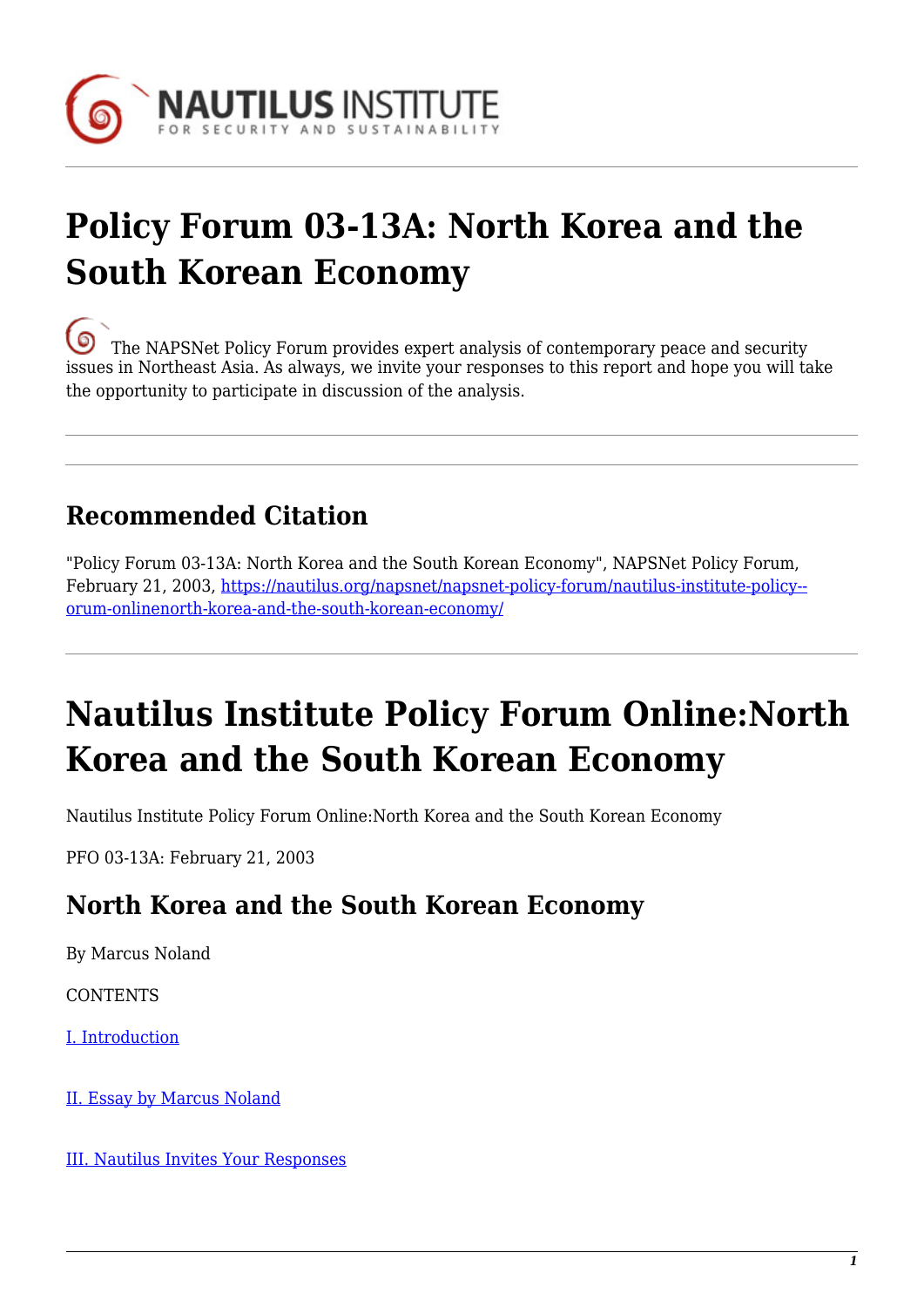#### **I. Introduction**

This essay is by Marcus Noland, Senior Fellow at the Institute for International Economics. Noland asserts the following three arguments: (1) engagement with the aim of transforming North Korea is a desirable policy from the standpoint of South Korea; (2) collapse and absorption along German lines would not be catastrophic for South Korea; and (3) regardless of South Korea's stance toward the North, it remains economically vulnerable to the vagaries of North Korean behavior. This paper is to be presented to the Roh Government Transition Team in Seoul, Korea on February 24, 2003.

It was originally posted on the Institute for International Economics website: <http://www.iie.com/papers/noland0203.htm>

A more detailed analysis of the North Korean economy can be found: <http://www.iie.com/papers/noland1002.htm>

The views expressed in this article are those of the author and do not necessarily reflect the official policy or position of the Nautilus Institute. Readers should note that Nautilus seeks a diversity of views and opinions on contentious topics in order to identify common ground.

#### <span id="page-1-0"></span> **II. Essay by Marcus Noland**

"North Korea and the South Korean Economy" by Marcus Noland Senior Fellow, Institute for International Economics

A few years back I asked a South Korean Minister of Finance if he took North Korean behavior into account when formulating South Korean economic policy. "No," he replied, "those guys in the North are crazy. We don't pay any attention to them."

More recently I met with an associate of the incoming Roh Moo-hyun government. When asked which outcome he preferred-North Korea with an ongoing nuclear weapons assembly line or its collapse and absorption by South Korea a la Germany-he chose the former. "We couldn't afford [the collapse outcome]-the US would have to pay for it."

This paper will make the following three arguments: (1) engagement with the aim of transforming North Korea is a desirable policy from the standpoint of South Korea; (2) collapse and absorption along German lines would not be catastrophic for South Korea; and (3) regardless of South Korea's stance toward the North, it remains economically vulnerable to the vagaries of North Korean behavior.

### **Engagement**

The rationale for an engagement policy is quite simple. Pyongyang already holds Seoul hostage with its forward-deployed artillery. The marginal increase in effective threat associated with revitalization of the North Korean economy is minimal. Ergo, it is worth engaging with the North and hoping that through a policy of engagement either Pyongyang will evolve toward a less threatening regime, or engagement will undermine the ideological basis of the Kim Jong-il regime and eventually cause its collapse. Either way the military threat to Seoul is eliminated. (Parenthetically, the same cost-benefit calculus does not hold for the United States, which has strategic interests beyond the Korean peninsula, and this creates the real basis for divergence in US and South Korean preferences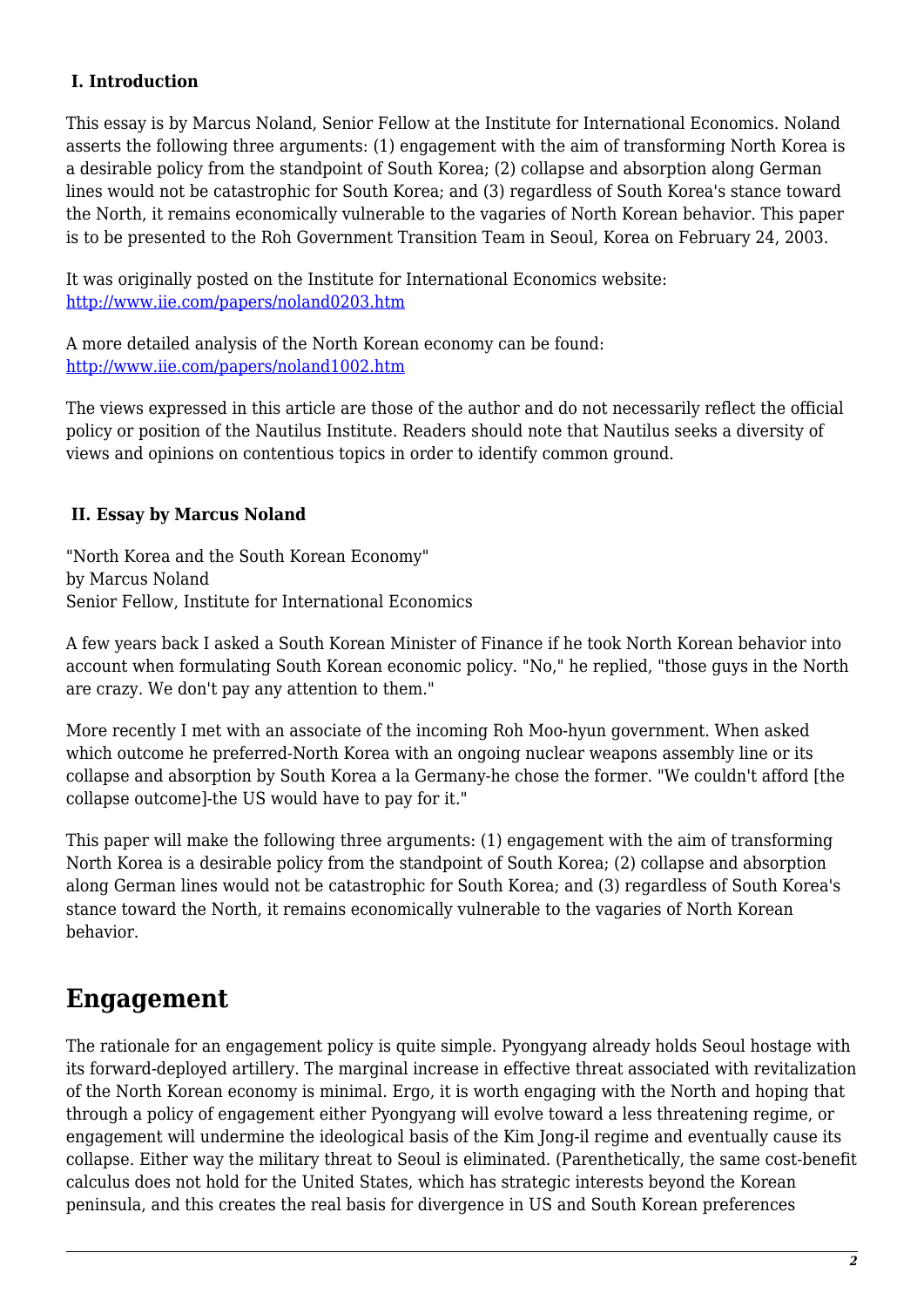regarding engagement with the North.)

The risks for South Korea of this engagement strategy are not the ones that would create symmetric dependency as is sometimes alleged. Economic integration with the North would have a trivial impact on the far larger and richer South Korean economy but would have a huge impact on the smaller, poorer North Korean economy. The disparity in the relative economic impact would be reinforced by disparity in political and social impact as well. In sum, the process of economic integration would create highly asymmetric dependency in favor of the South.

The real threat to the South of economic integration lies elsewhere. The South Korean economy has real problems with non-transparent and corrupt government-business relations. In the North, there is no real difference between the state and the economy. Any large-scale economic integration between the North and the South will be by its very nature a highly politicized process, and will in all likelihood retard progress in cleaning up business-government relations in the South. This does not have to be: There are ways, through the tax code for example, to encourage South Korean economic integration with the North in a transparent and relatively efficient manner. But these approaches have not been tried by Seoul.

### **Collapse**

My impression is that over the past decade, South Koreans have swung from an excessively optimistic assessment of their ability to handle an East German-style collapse in the North ("we won't make the same mistakes the Germans did") to an excessively pessimistic assessment of collapse and absorption, to the point of fearing it more than an ongoing North Korean nuclear weapons program! On the basic comparisons, the prospective Korean case does look worse than Germany: Compared to South Korea, North Korea is larger and poorer than East Germany was in comparison with West Germany. The one criterion in which the Korean case comes out ahead is demographics: North Korea has a younger population than East Germany and young North Koreans are presumably more risk-taking and adaptable than middle-aged East Germans. Moreover, with a younger population the existing educational and training institutions can play a central role in preparation for the new democratic, market-oriented society. Korea also has the advantage of learning from German mistakes, though it is unclear that it is actually doing so. The conventional wisdom that the fundamental German policy-error was in overvaluing the East German mark at the time of monetary union is wrong and obscures more important lessons of how to manage institutions during the transition.

Several key factors will determine the macroeconomic impact on the South Korean economy of a collapse and absorption of North Korea along the lines of the German experience:

\* What efficiency gains are possible in North Korea simply though marketization and the removal of self-imposed distortions-without any additional resources? \* How fast can North Korea absorb new technology? \* How much labor will be permitted to migrate from the North to the South? \* How much capital will be invested in the North? How much will come from the South and how much from other parties? Will this capital be invested on market or concessional terms?

Depending on how these factors are parameterized, one can come to a variety of conclusions about the impact of collapse on the South. Choosing a plausible and prudent set of parameters, the CGE models suggest that over the course of a decade the collapse and absorption scenario would yield the following results:

\* A mild slowing of the South Korean growth rate, a rapid acceleration of the North Korean growth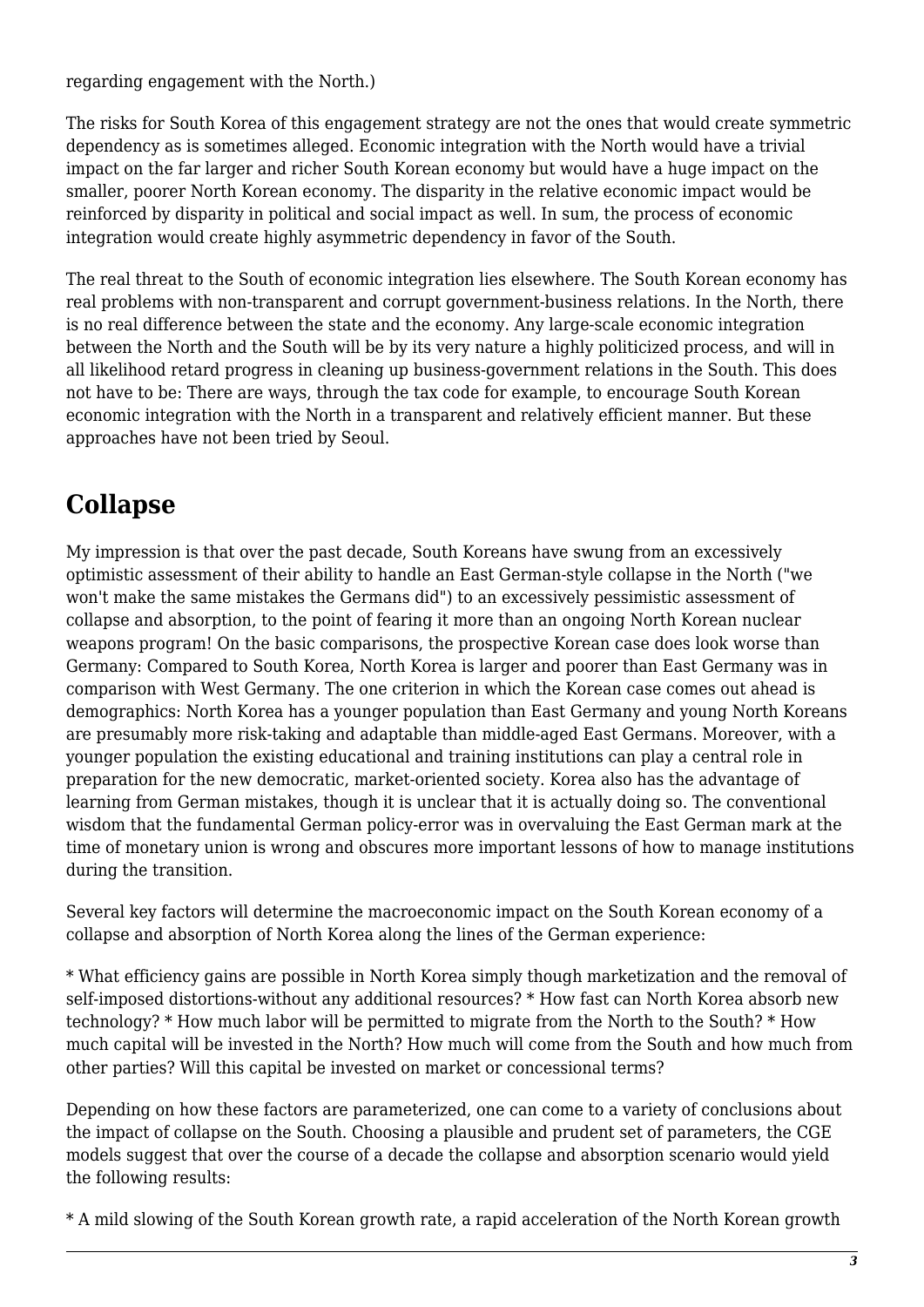rate, and an increase in peninsular output relative to the no collapse scenario. \* Within South Korea a shifting of income from labor to capital, and within labor, from relatively low-skilled to relatively high-skilled labor. If one assumes that capital is predominately owned by high-skilled labor, then this suggests that the process will be accompanied by increased income and wealth inequality in South Korea. \* Across the various sectors of the South Korean economy, there would be a tendency for sectors such as construction to expand, while internationally traded-goods sectors would be disadvantaged. \* There would be a modest peace dividend in the South and a huge peace dividend in the North.

In sum, while collapse and absorption would negatively impact the South relative to a no collapse scenario, the effect is relatively modest and a South Korean government committed to cushioning the impact on the poorest parts of South Korean society could do so through the adoption of appropriate policies. On a personal note, I am always struck when visiting South Korean universities by the apparent affluence of students. While it is not my role to lecture South Koreans on their social preferences, that tenured-for-life academics would be unwilling to sacrifice their cell phones and hair dye in the pursuit of liberating 22 million of their countrymen from the world's most odious regime strikes me as utterly incomprehensible.

### **South Korean vulnerability**

In the end, it may not matter. Regardless of its economic policy stance, South Korea remains vulnerable to the vagaries of North Korean behavior, as the present situation demonstrates.

Financially, South Korea is more integrated into the world economy now than it was in 1994. Foreigners are major players in the capital markets, accounting for nearly 40 percent of stock market transactions, and South Korean residents have greater opportunities to move their funds abroad. The use by South Korean financial firms of off-balance sheet transactions and financial derivatives, which did not exist in 1994, is expanding rapidly. While it is true that the South Korean stock market actually rose during the last crisis, the expanded role of foreign participants and the increased complexity of the financial transactions mean that the market today is far less susceptible to political intervention than it was a decade ago.

The popular image of capital flight occurring when foreigners flee for the exits is belied by historical experience the world over-almost invariably it is the better-informed locals who are out the door first. Indeed, the latest figures indicate that while foreigners were net buyers in the stock market, South Koreans were net sellers. And although at present there is no indication of capital flight, enabling mechanisms that did not exist in 1994 are in place today and if December's election is any indication, the South Korean population is badly split with respect to its attitudes toward the North. South Korean investors may prove more risk-averse than their new government and move their savings abroad. A slowdown in the purchase of consumer durables is another possibility.

Indeed, the incoming government-populist and untested-is another source of uncertainty. While Roh has largely managed to avoid economic controversy in the run-up to his inauguration, the markets will monitor his government's economic policies particularly closely during the early stages of his administration. Which brings us back to North Korea. Given the complexity of the situation-two separate and distinct nuclear programs that require different solutions, the administrative transition in South Korea, and the looming war in Iraq-all point to a protracted resolution of the crisis, which almost certainly will involve multilateral negotiations, if not the UN Security Council. As a consequence the crisis is likely to drag on for months, punctuated by intermittent periods of heightened tensions. As a result, South Korea is likely to experience an extended period of market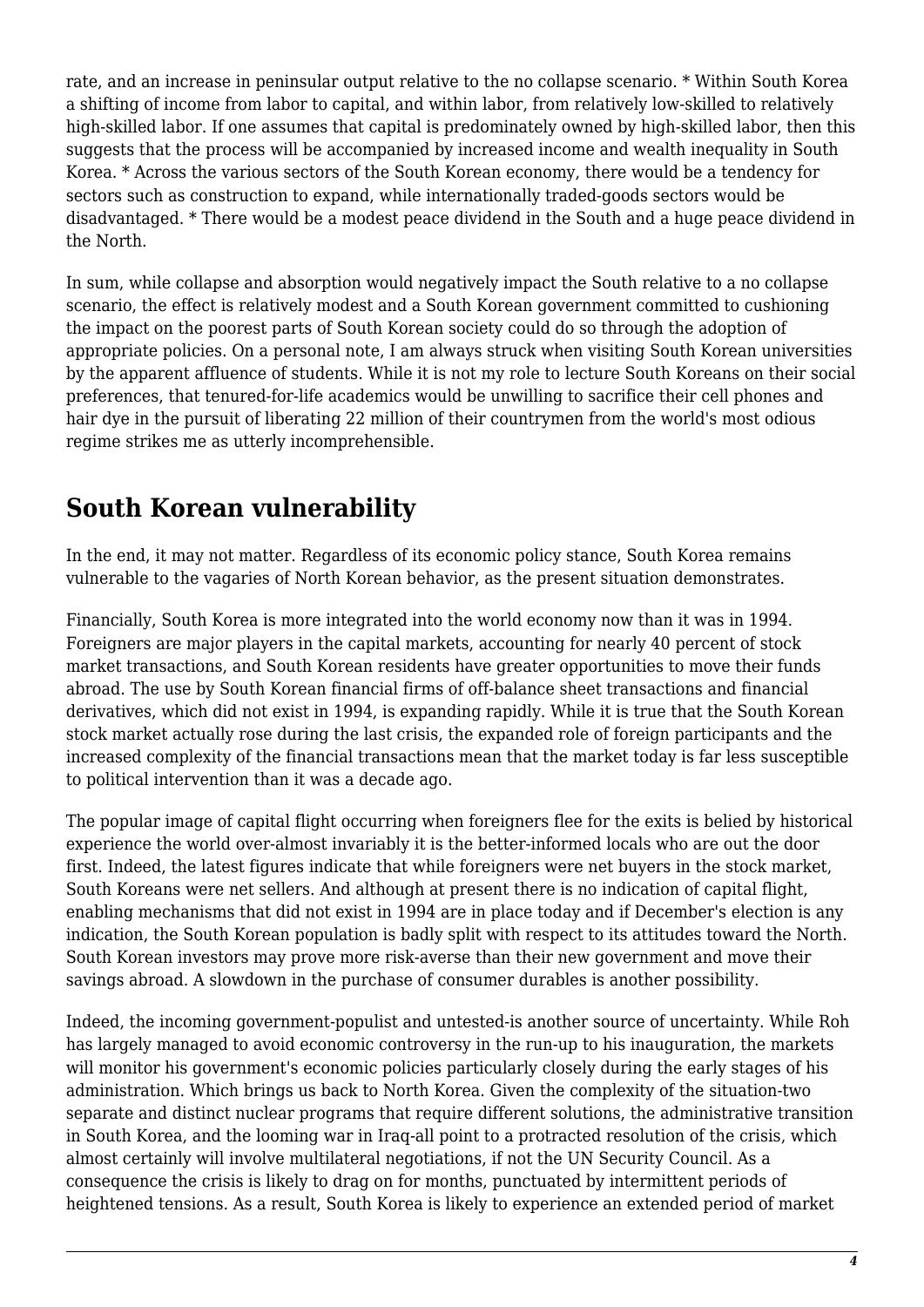sensitivity, regardless of the insouciance of South Korean politicians.

### **What is to be done?**

South Korea should do three things. First, commit to the principle that engagement should be done on efficient, transparent terms. Subsidization of engagement with the North can be justified from a social standpoint but it should be done as neutrally as possible with respect to specific projects and firms. No more implicit hidden subsidies and political quid pro quos should be delivered through the public-sector financial institutions.

Second, while engaging, South Korea should prepare for the possibility of collapse. The relevant policies could be thought of as those that are contingent on specific circumstances and those that are relatively invariant to the timing and specifics of an eventual North Korean collapse.

North Korea can be thought of as the world's largest contingent liability. South Korea should, as it has been doing, pursue a fiscal policy that might be considered relatively restrictive in the long run to minimize current public borrowing and debt under the expectation that this liability will come due sometime in the future.

South Korea should also pursue a variety of policies that would strengthen its economy. Such policies would be desirable whether or not North Korea existed-North Korea's existence simply underscores the desirability of their adoption. The overarching goal should be to improve the functioning of markets. For this to occur, accurate information must be accessible, property rights must be enforced, and agents should be motivated by efficiency, not political considerations. In practice, this means:

\* Continued strengthening of accounting conventions and practices. \* Continuing the process of denationalization and privatization, especially in the financial sector where the state still owns about one-third of the banking sector.

### **In the financial sector:**

\* Continue the policy of the Financial Supervisory Service to tighten risk assessment and to increase provisions for bad loans and increase scrutiny of financial derivatives and off-balance sheet transactions by South Korean financial entities. \* Create firewalls to limit industrial firms' ownership of financial entities. \* Consider using national pension assets to foster domestic institutional investors capable of monitoring corporate managements, independent of the chaebol. \* Look more favorably on foreign ownership.

### **In the corporate sector:**

\* Maintain limits on cross-shareholding and cross-subsidization. \* Strengthen insolvency/bankruptcy system to make process more efficient. \* Strengthen corporate transparency and accountability. Permit minority shareholder suits as a method of disciplining insider management abuses.

With respect to labor-market policy it is important to recognize two things. First, financial-market policies impact labor-market behavior. Situations in which managements do not face hard budget constraints encourage labor militancy. Corporate bail-outs through the provision of concessional loans by public-sector financial institutions discourage compromise on the part of unions. Second,